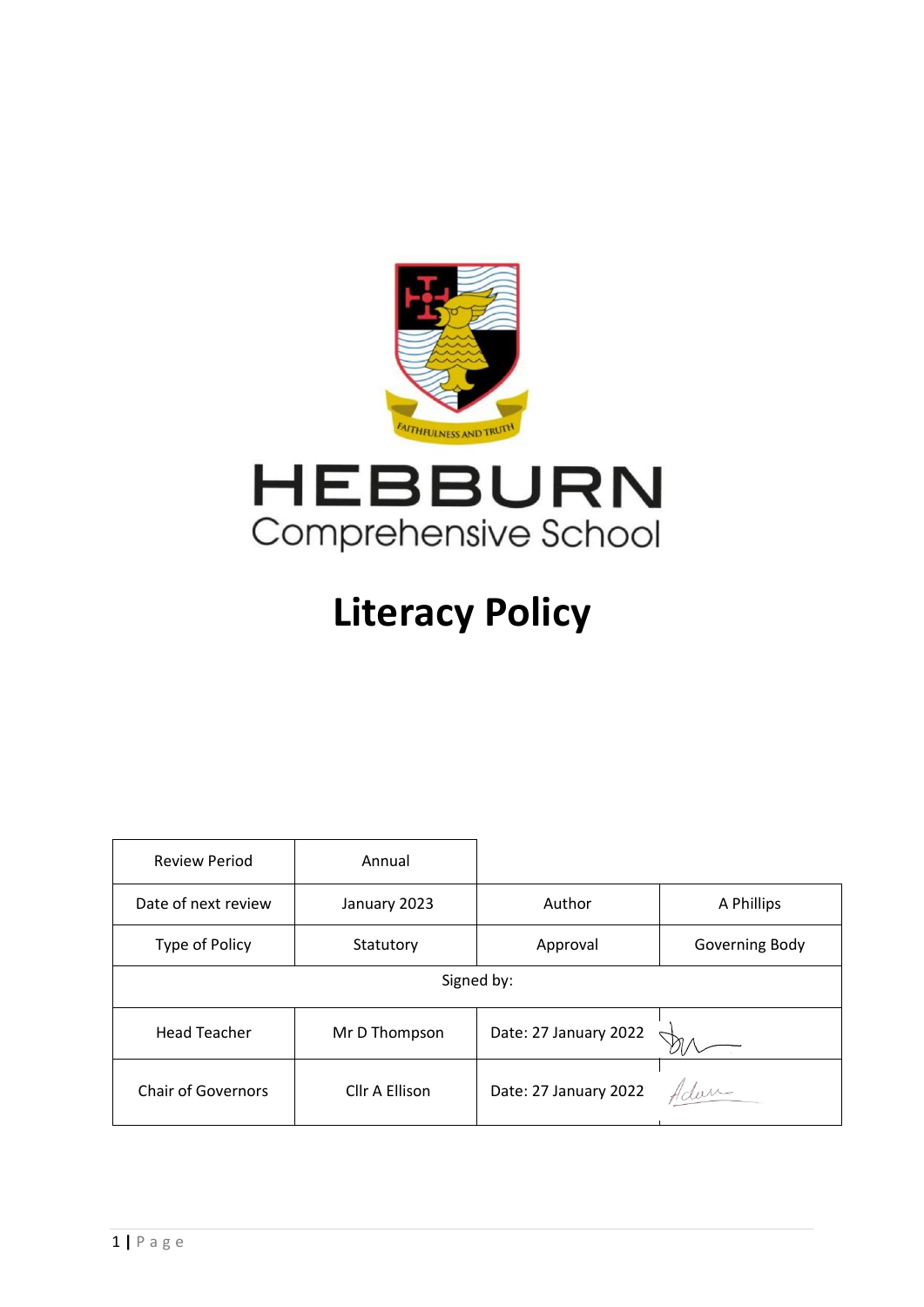## **Statement of Intent**

## **"Literacy involves a continuum of learning in enabling individuals to achieve their goals, to develop their knowledge and potential, and to participate fully in their community and wider society." UNESCO**

At Hebburn Comprehensive, we are committed to the development of literacy, recognising that language and literacy provide pupils with the essential building blocks, not just for academic success, but for ongoing success in adult life.

In order to raise standards and fully equip pupils with the essential skills they need to be successful, we will ensure a consistent, whole-school approach to the development of literacy, incorporating the following:

- Developing disciplinary literacy across the curriculum;
- Providing targeted vocabulary instruction in subject areas;
- Developing pupils' ability to read more complex texts;
- Developing strategies for pupils to break down more complex texts;
- Combining writing and reading in every subject;
- Providing opportunities for the development of oracy; and
- Providing high-quality interventions for pupils who are struggling.

All teachers are teachers of literacy and all classroom staff have a responsibility to develop pupils' skills in reading, writing, speaking and listening. We will ensure that pupils become competent in their use of language and are able to access the full curriculum and achieve their full potential

#### **Key Roles and Responsibilities**

- The Governing Board has overall responsibility for policy, ensuring that it does not discriminate.
- The Head Teacher is responsible for the overall implementation of the policy.
- The Assistant Head Teacher (Literacy) is responsible for the day-to-day implementation of the policy and liaising with Heads of Department and teachers across all of subjects areas, in order to facilitate the delivery and development of cross-curricular literacy.
- The English department will play a key role in the teaching and development of whole-school literacy, recognising, however, that it is the responsibility of all staff, in all curriculum areas, to ensure literacy is constantly addressed, in order to achieve high standards.
- Heads of Department will be responsible for developing literacy across their subject area, with the support of the Assistant Head (Literacy), the SENCO and the English Department.
- Literacy leads for each department will attend training on Disciplinary Literacy, deliver support and training to the rest of the department, ensure that marking for literacy is followed and review literacy within the schemes of learning.

#### **Guidelines**

- The development of literacy skills across the curriculum will be implemented according to the following guidelines:
	- o Departmental schemes of learning will specify how literacy skills are embedded and reinforced within the subject area.
	- o All staff will follow whole-school policies on the teaching and marking of literacy (outlined below);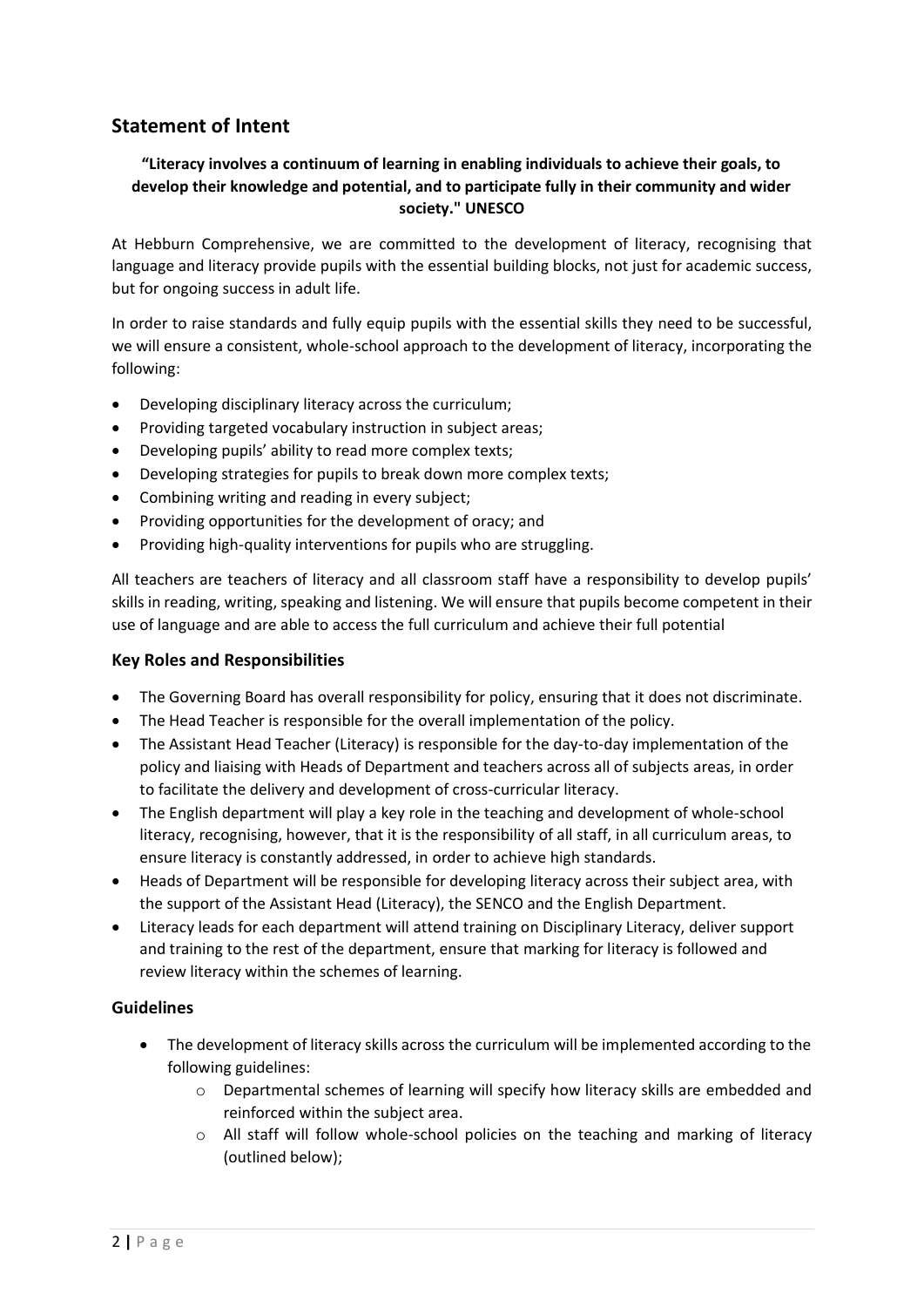- o Pupils with low levels of basic literacy will be identified and additional support will be provided.
- The school's Assistant Head Teacher (Literacy), SENCO and Head of English will advise teaching staff on how best to support pupils who encounter difficulties with reading, writing and communication.
- We will use key data to identify those pupils who require additional support. Pupil progress will be monitored by key staff and intervention will be provided. This intervention will vary in frequency and content depending on the need of the individual student.

### **Reading**

All classroom staff will:

- Be aware of reading ages for the class.
- Provide opportunities for reading aloud in class, as a groups and as an individual.
- Provide reading material of high quality, which is relevant and engaging.
- Carefully select texts, ensuring they provide sufficient challenge.
- Encourage wider reading relating to the subject area.
- Use a range of evidence-based teaching and learning strategies to developing reading comprehension.
- Using de-coding strategies to help understand and interpret words.
- Promote the skills of scanning, skimming and close reading strategies.
- Develop pupils' ability to locate and retrieve information; to select and interpret information; to collate supporting details within a text; to collate material from a variety of texts, including different types of text.
- Take any opportunity to promote the enjoyment of reading.

## **Writing**

All classroom staff will:

- Insist on high standards of presentation. Use the 'PROUD' guidelines in the school's marking policy.
- Insist on proof reading before work is handed in.
- Explicitly teach subject-specific vocabulary and spelling;
- Take opportunities to promote extended writing and provide writing frames/prompts/structures, etc. to help develop extended writing, but also encourage independent scaffolding for the most able.
- Actively promote good punctuation, spelling and the rules of grammar.
- Take every opportunity to expand both subject-specific and general vocabulary.
- Insist on answers being written in complete sentences, not one word answers.
- Insist on adapting writing to match purpose and audience.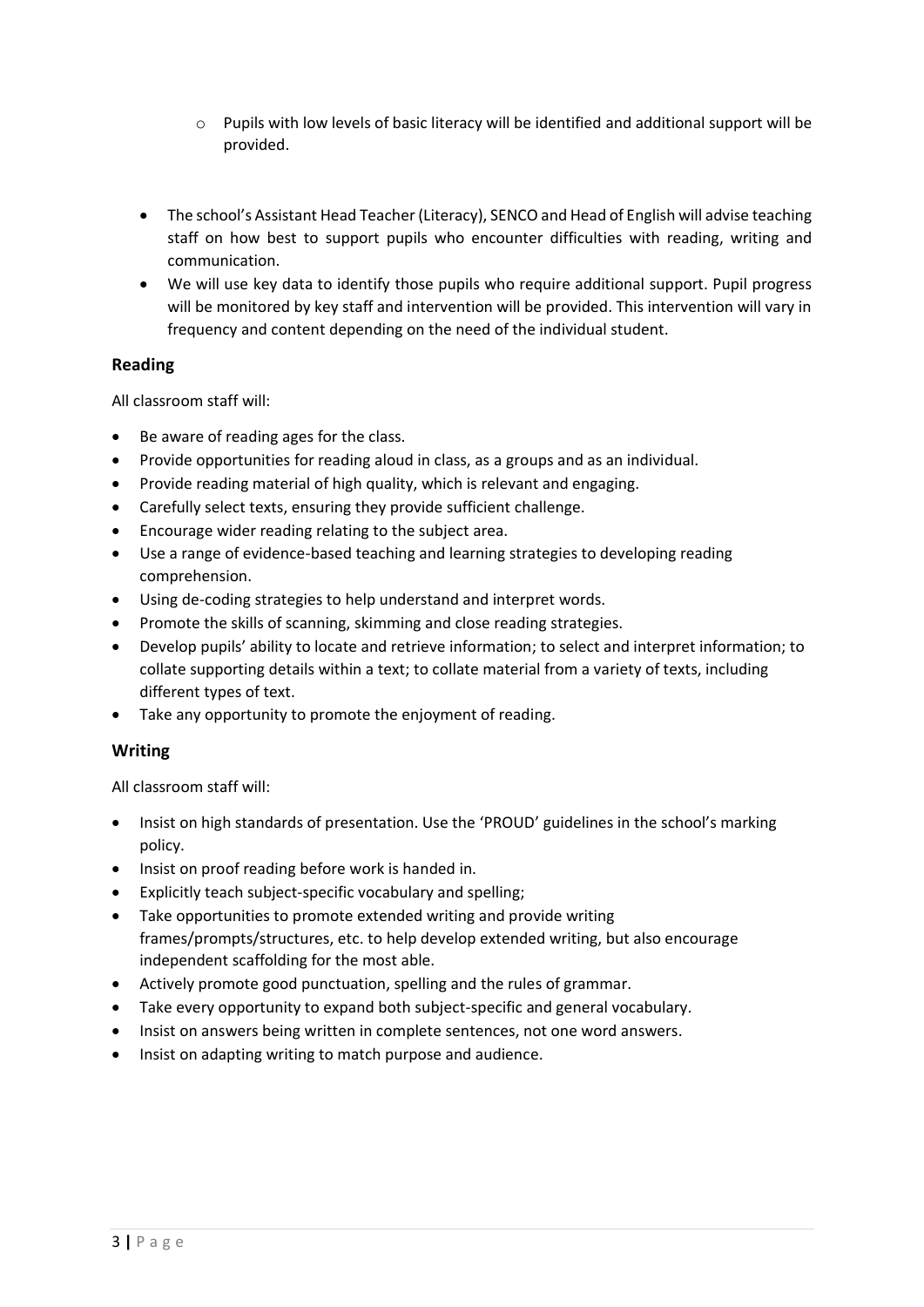## **Speaking and Listening**

All classroom staff will:

- Lead by example, ensuring they use Standard English at all times.
- Correct pupils when using slang or incorrect English, constantly reinforcing the need for correct English in the classroom and across the school.
- Encourage pupils to speak in lessons and justify ideas with reasons
- Encourage pupils to ask questions to check understanding.
- Encourage pupils to use a wide range of vocabulary and structures.
- Encourage pupils to correct their own speech when errors are drawn attention to.
- Provide opportunities for structured speaking tasks, in a range of contexts and forms: whole class, group and paired discussion; individual extended contribution; and role play.
- Opportunities should be planned to help pupils develop their understanding through hypothesising and exploring ideas.
- Ensure that pupils are actively listening to the teacher and each other.

#### **Vocabulary**

All classroom staff will:

- ensure a word-rich classroom environment;
- teach academic vocabulary explicitly and clearly (tier 3 words);
- promote the use of high frequency words (tier 2 words);
- model high-quality academic talk in the classroom;
- promote and scaffold high quality academic writing in the classroom;
- read aloud to students to facilitate their understanding;
- signpost synonyms;
- allow pupils time to construct an answer;
- use the power of "why?";
- use the SEEC model (select, explain, explore and consolidate).

#### **Marking for Literacy:**

All classroom staff will:

- Follow the whole-school marking policy when marking and assessing pupils' work.
- Underline mistakes and place appropriate symbols. (Note: it is not policy to indicate every single mistake in pupils' work). This is at the discretion of the teacher, especially when marking work of pupils who have low literacy levels in all areas of spelling, punctuation and grammar. Specific areas can be targeted in different assessments, with pupils being told beforehand what the key literacy focus will be in that particular piece of work, i.e. full stops and capital letters.
- When addressing spelling errors, use spelling strategies to support pupil learning; remind pupils about letter orders; use prefixes and suffixes; and understanding of root words.
- Provide opportunities for pupils to correct their own work in green pen.
- Ensure their own written feedback is free of errors.